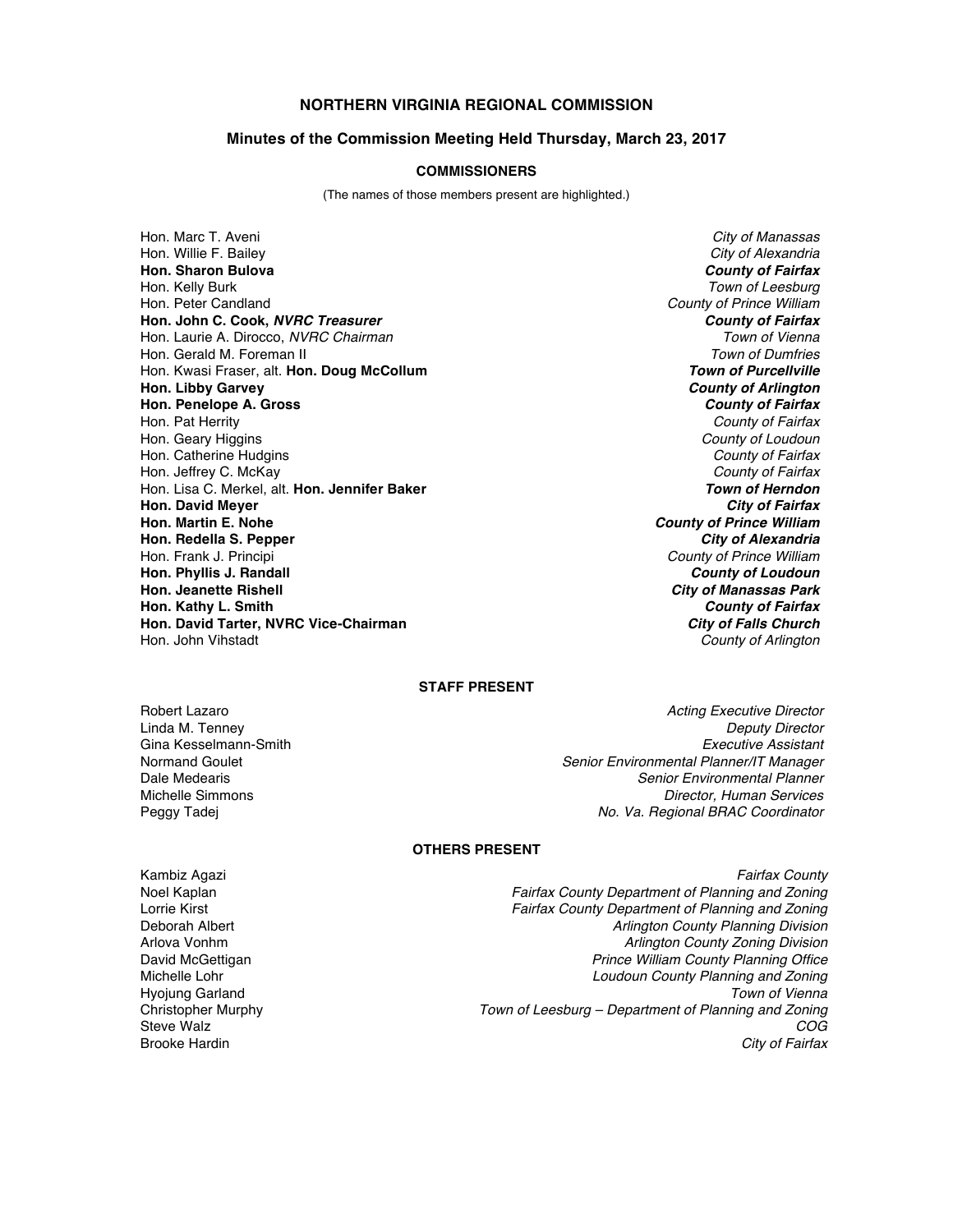Summary Minutes of the Commission March 23, 2017 Page 2

CALL TO ORDER Vice-Chairman Tarter called the meeting to order at 7:35 p.m.

PLEDGE OF The Pledge of Allegiance was recited by all present.

ROLL CALL The roll was called and all members present or absent were noted for the record.

ALLEGIANCE

DISCUSSION *1. Electric Vehicle Charging Infrastructure and Zoning*

As a follow up to the presentation by Audi in January, Mr. Steve Walz of COG discussed the joint application submitted by COG, NVRC and numerous other jurisdictional partners for funding from Electrify America for EV Charging Infrastructure as part of the VW diesel vehicle settlement with the Federal government.

Mr. Brooke Hardin from the City of Fairfax discussed the zoning amendment changes the City implemented in 2016 and how electric vehicle charging stations fit into their zoning ordinance.

2. Issues Follow Up

At the Commission meeting in February Commissioners identified the issues of Governance, Energy, Workforce/Affordable Housing and Economic Development as topics for further investigation and discussion.

Mr. Lazaro brought to the Commission's attention that the distributed write up of the issues is to help focus the discussion and give Commissioners the opportunity to hone in on subject matters for further study, review and action.

This item will be discussed in the April meeting.

ACTING EXECUTIVE DIRECTOR'S REPORT

Mr. Lazaro presented his report to the Commission, which included the financial report for February 2017 and the following:

- Forest Health Planning for Insect Pest Workshop a Success
	- $\circ$  More than 60 persons from various localities and agencies across the region joined us for a very informative workshop on the impact of insect pests on forests and the urban tree canopy.
- 4 Mile Run Wetlands Restoration Wins Award
	- o We are pleased our partners in the Alexandria won first place in the Best Habitat category of the Best Urban BMP from the Chesapeake Stormwater Network. NVRC has been working with the City and Arlington County for more than ten years on the 4 Mile Run Wetlands Restoration.
- Ryan White Consumer Health Care Coverage
- Plan NoVA Natives Outreach Sessions

 $O = 4/22/2017$ Jamestown Elem. Earth Day 9:30 am - 2:30 pm JES - 3700 N Delaware St, Arlington, VA 22207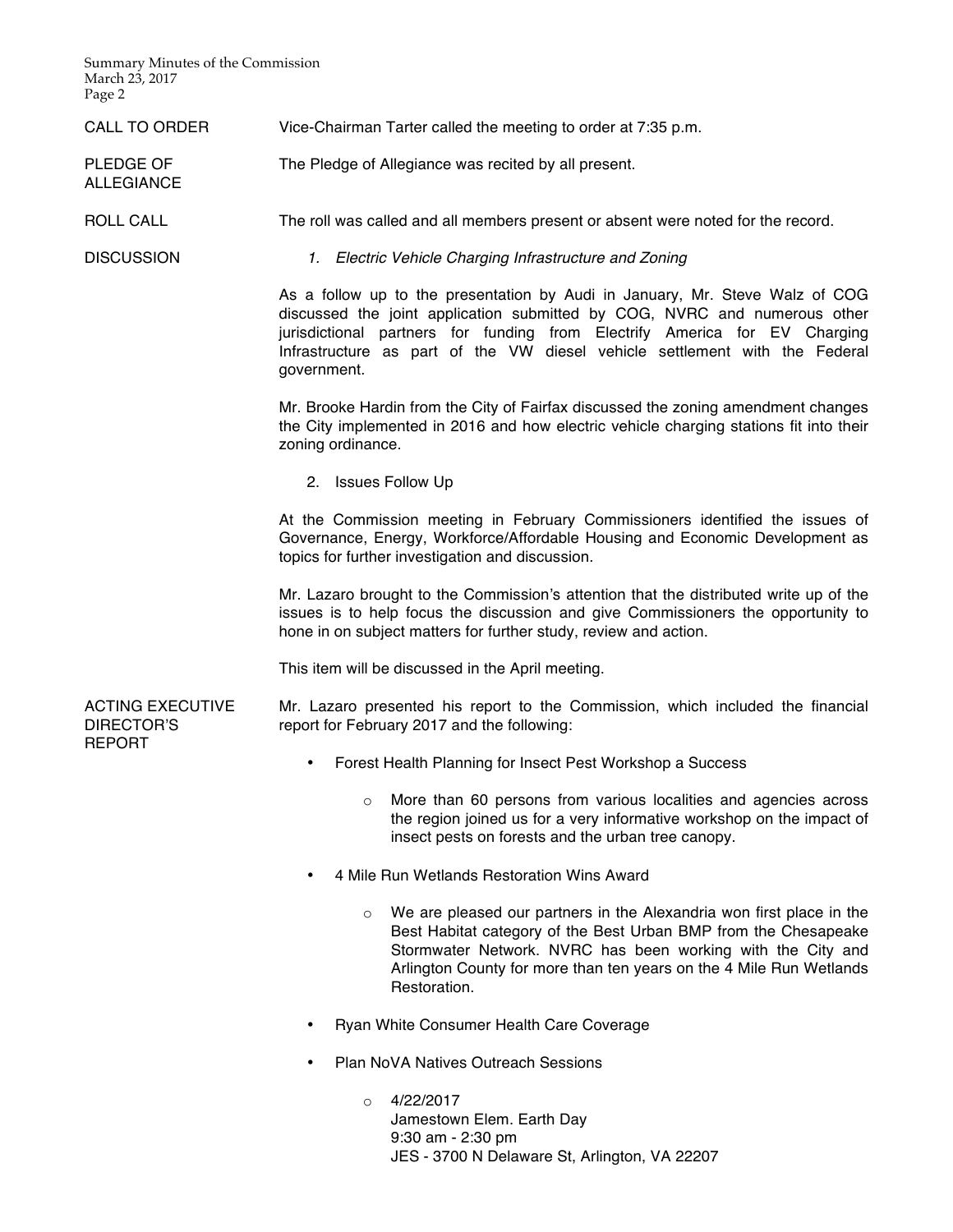Summary Minutes of the Commission March 23, 2017 Page 3

| $\circ$ | 4/22/2017                                                    |
|---------|--------------------------------------------------------------|
|         | <b>Burke Centre Earth Day</b>                                |
|         | 10:00 am - 1:00 pm                                           |
|         | Burke Centre Conservancy 6060 Burke Centre Parkway Burke, VA |
|         | 22015                                                        |

 $O = 4/25/2017$ NVCC Green Festival 9:00 am - 4:00 pm Northern Virginia Community College Annandale Campus

 $O = 4/25/2017$ School Environmental Action Showcase 9:00 am - 2:30 pm 4400 University Dr, Fairfax, VA 22030

o 4/29/2017 Prince William Compost Awareness Day 10:00 am - 2:00 pm Balls Ford Road Waste Facility, 1300 Balls Ford Road, Manassas, Virginia 20112

o 4/29/2017 Northern Alexandria Native Plant Sale 9:00 am - 2:00 pm The Church of St. Clement, 1701 N. Quaker Lane Alexandria, Virginia 22302

- $O = 4/29/2017$ Alexandria Earth Day 10:00 am - 2:00 pm Lenny Harris Memorial Fields at Braddock Park, 1005 Mt. Vernon Ave., Alexandria
- $\circ$  5/6/2017 Reston Association Spring Festival 1:00 pm - 5:00 pm Walker Nature Center, 11450 Glade Drive, Reston
- $O = 5/20/2017$ Mason Neck State Park Eagle Festival 10:00 am - 6:00 pm 7301 High Point Rd., Lorton, VA 22079
- Impact of Plant NoVA Natives
	- o 200 Volunteers Trained
	- o Over 1,000 volunteer hours were spent with a direct value of approximately \$43,380
	- o Tabled at numerous community events throughout the region, including: Falls Church, Arlington, Reston, Mt. Vernon-Lee District Tree Forum, Northern Alexandria Native Plant Sale
	- o Nursery Outreach: 18 Nurseries and Garden Centers engaged
- Solarize NoVA